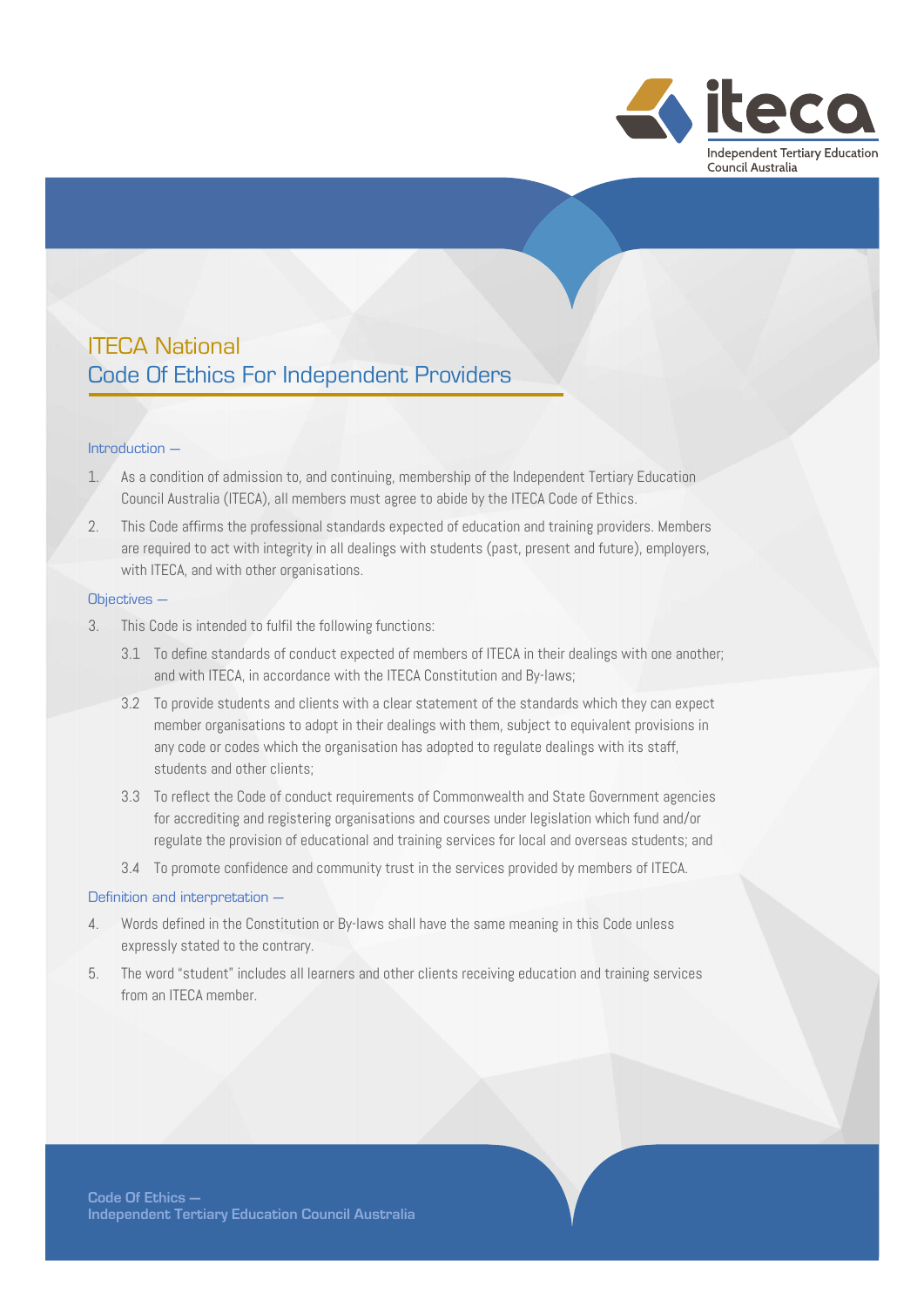

- 6. Aide memoirs and ples have been included in the Code to assist with interpretation but do not derogate from or limit the general meaning.
- 7. Wording of particular significance to members is shown in bold.

# Scope —

8. This Code is binding on all ITECA members. Adherence to the principles of the Code, or, so far as the application of paragraphs 14 to 24 of the Code are concerned, to an internal Code committing the organisation to equivalent standards to those laid down in these paragraphs in relation to its students, clients, staff and other clients, will be considered a formal condition of all applications for membership of the Council under the By-laws.

#### General —

9. Members will adopt and maintain practices that ensure high professional standards in all aspects of their operations, including but not limited to their general management and the marketing and delivery of education and training services. Members must not engage in any conduct that is contrary to government policy or has the potential to bring their institution, the sector, or ITECA, into disrepute.

#### Quality Education —

- 10. Members will:
	- 10.1 ensure the highest possible standards in the selection of staff and the planning and delivery of courses and training;
	- 10.1 ensure that teachers and trainers are suitably qualified and have relevant industry experience;
	- 10.3 maintain a learning environment that is conducive to the success of trainees/students/clients;
	- 10.4 be vigilant in ensuring that student attendance levels/academic progress are met;
	- 10.5 ensure they have the necessary facilities and use methods and materials appropriate to the requirements and levels at which courses are offered;
	- 10.6 monitor their training and education to ensure effective delivery and continued relevance;
	- 10.7 for higher education providers, within 6 months of membership, and annually thereafter ensure evidence is maintained of self-assessment and continuous improvement of the organisation against national standards and the requirements of this Code;
	- 10.8 for VET providers, within 6 months of membership, and annually thereafter complete a selfassessment of the organisation against the national standards and the requirements of this Code. Where required a toolkit provided by ITECA will be available;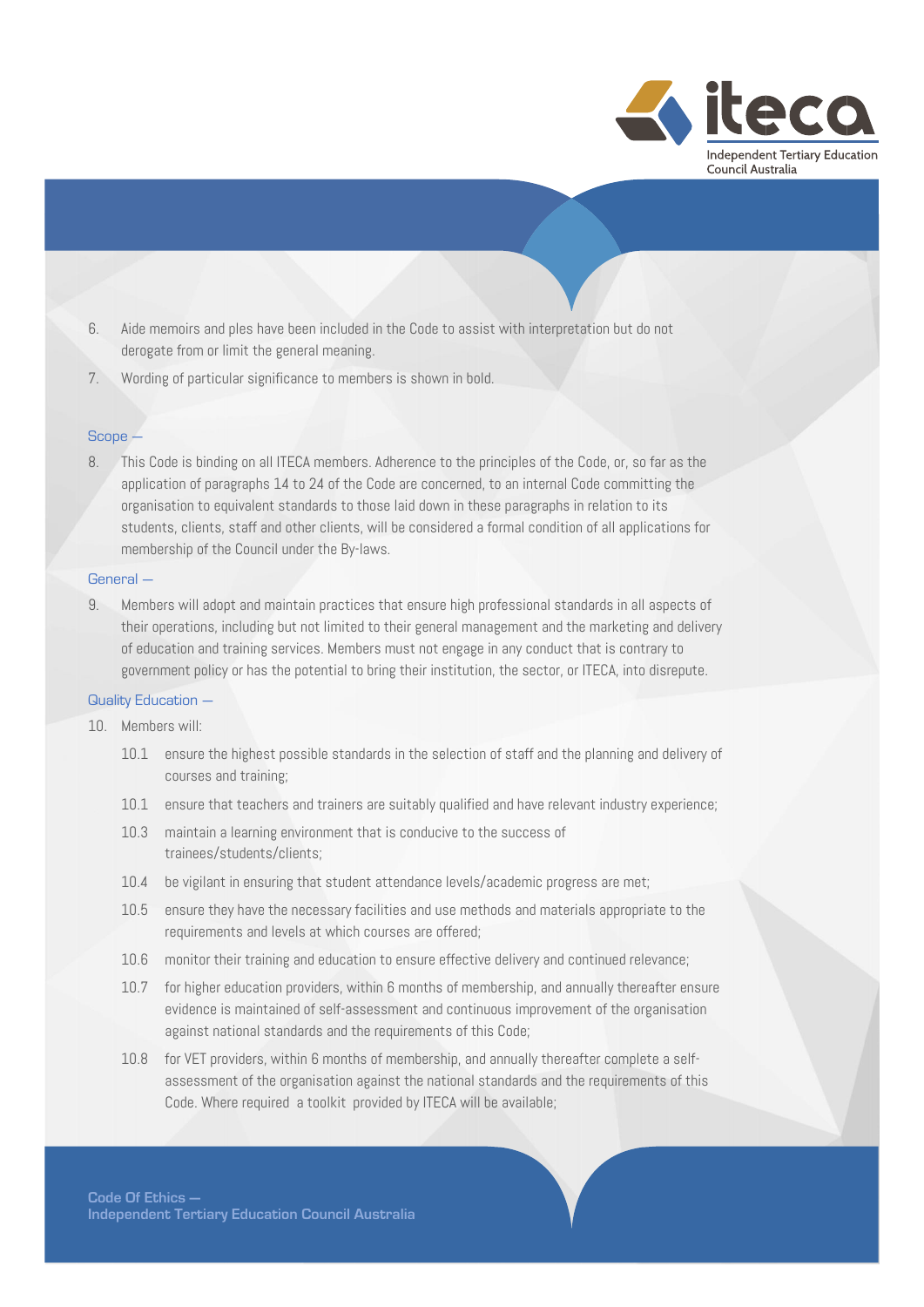

- 10.9 for VET providers, provide a copy of completed self-assessment report to relevant regulator(s) within 14 days of completing self-assessment report;
- 10.10 demonstrate a comprehensive understanding of qualification completion rates and utilise recruitment and student support strategies to maximise completion;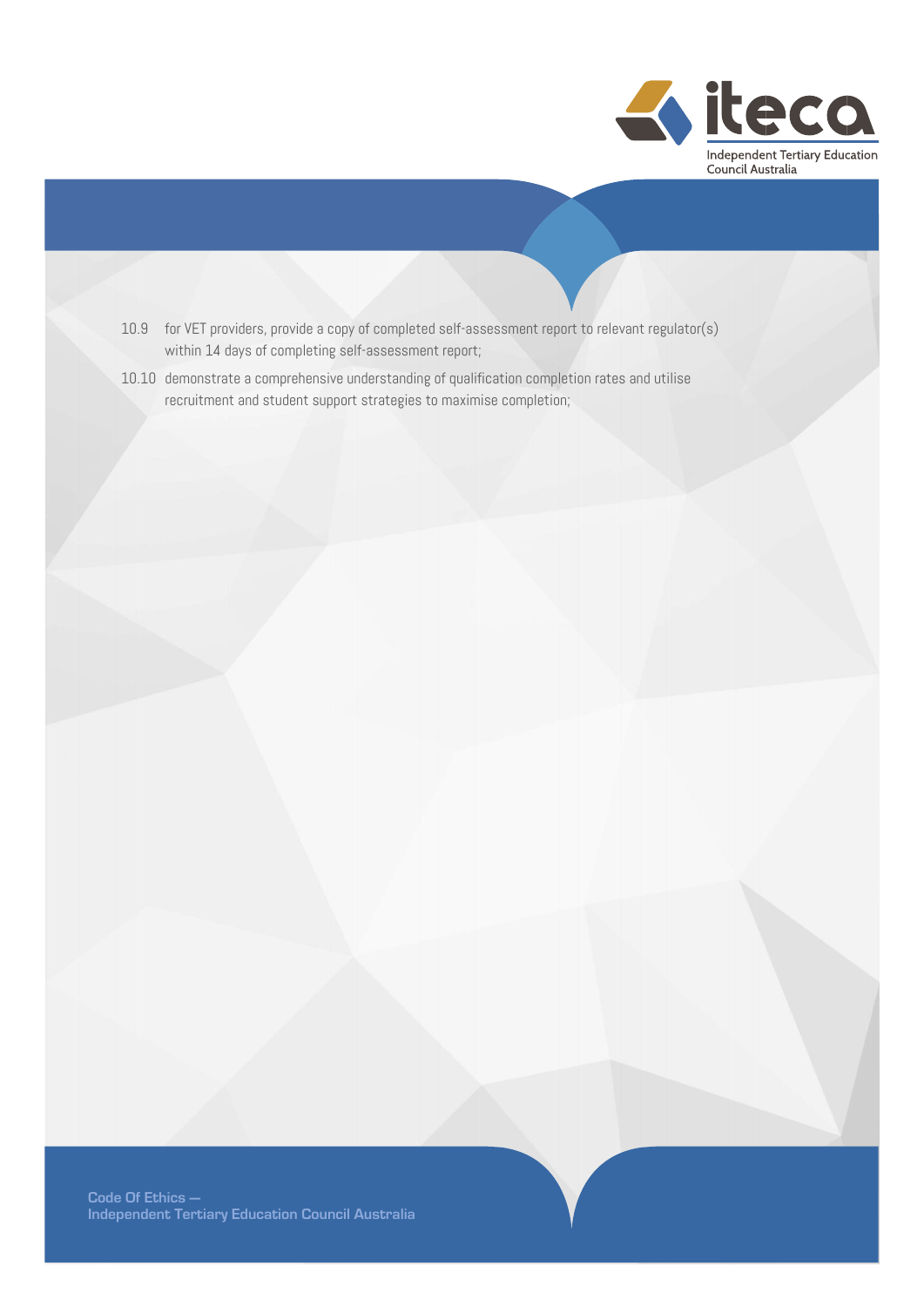

- 10.11 give priority and utilise the ITECA Preferred Agent/Broker List under the 'ITECA Code of Practice for the Engagement of Education Agents' (refer Attachment 1); and
- 10.12 through monitoring of any agents/brokers used; ensure that they are honest and ethical in their business dealings and place an emphasis on student welfare.
- 11. Members recognise that in pursuing excellence in tertiary education and training, self-assessing quality is more than a determination of compliance against standards. Self assessment needs to be a continuous improvement process that involves managers, staff, learners, employers, subcontractors and other partners.
- 12. To further improve the outcomes from the sector, members will build into their assessment the evaluation of learners' progress and achievement.
- 13. In addition, members will assess their overall effectiveness and efficiency in meeting the needs of learners and other users. Evidence would incorporate:
	- 13.1 members will incorporate an assessment of student outcomes through an external peer review of learning and assessment strategies.
	- 13.2 the quality of teaching, learning and assessment, and
	- 13.3 Members will drive an approach to teaching and learning excellence through an external peer review of teaching and assessment practice and the extent to which:
		- i. learners benefit from high expectations, engagement, care, support and motivation from staff
		- ii. staff use their skills and expertise to plan and deliver teaching, learning and support to meet each learner's needs,
		- iii. the effectiveness of leadership and management.
	- 13.3 The effectiveness of leadership and management by evaluating the extent to which leaders and managers:
		- i. demonstrate an ambitious vision, have high expectations for what all learners can achieve, and attain high standards of quality and performance
		- ii. improve teaching and learning through rigorous performance management and appropriate professional development
		- iii. evaluate the quality of the provision through robust self-assessment, taking account of users' views, and use the findings to promote and develop capacity for sustainable improvement
		- iv. successfully plan, establish and manage learning resources and programmes to meet the needs and interests of learners, employers and the local and national community, and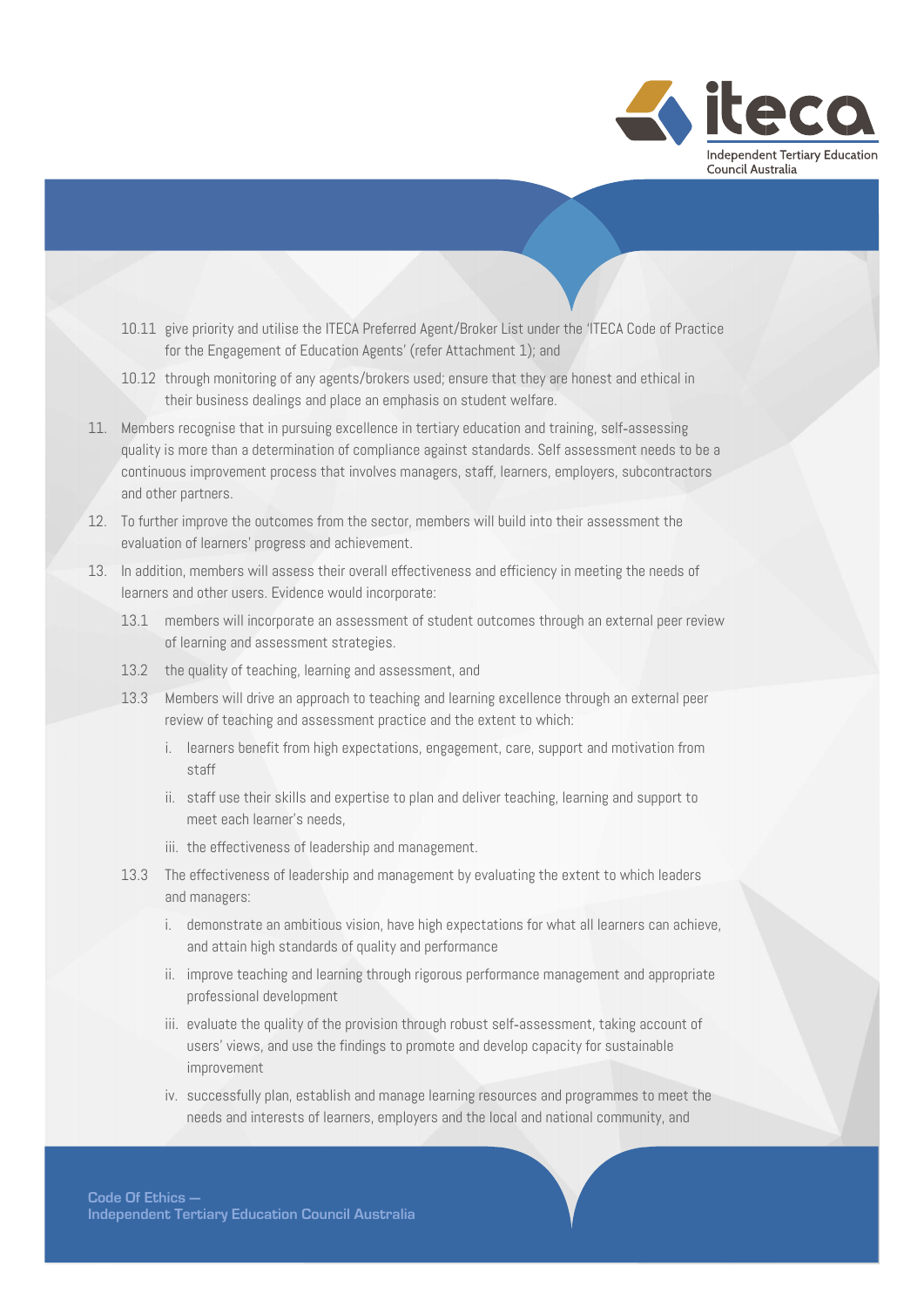

# v. safeguard all learners.

#### Financial Standards —

14. Members must safeguard the funds paid by students in accordance with relevant legal requirements. They will properly document their contractual and financial relationships with students and provide students and clients with copies of this documentation. Where they are unable to provide agreed services they will make a refund to students in accordance with relevant Commonwealth and State legislation or work with ITECA in ensuring students can be effectively placed in accordance with the ITECA Australian Student Tuition Assurance Scheme (ASTAS), and for overseas students in accordance with the Commonwealth's Tuition Protection Scheme (TPS).

### Student Services —

- 15. Members will ensure that all students/trainees/clients are given appropriate orientation, and are given reliable and up-to-date advice on accommodation, counselling, in course placements, remedial education and welfare facilities having regard to the cultural and special needs of disabled students/trainees/clients and those from different backgrounds. Members will monitor the progress of students/trainees/clients and ensure individualised support and counselling for those having difficulties with a course.
- 16. Members will be sensitive to the specific cultural and social needs of all students. They will ensure that students receive adequate orientation, appropriate information and advice on accommodation, counselling, health and welfare services, and assistance in accessing bridging courses or additional educational support. Members will ensure that those students under 18 years of age will receive additional support with the above services as required in keeping with the student's underage status and in compliance regulatory requirements.
- 17. Members will insist on the maintenance of generally accepted ethical standards in the educational and social relations between staff and students/trainees/clients.
- 18. Members will respect the confidentiality and privacy of their students/trainees/ clients. Members understand that students/trainees/clients and prospective students/trainees/clients provide them with information for the purpose of offering and providing training and education and will not use or disclose this information for other purposes except with the consent of the individual concerned, in accordance with a legal requirement or where relevant information is routinely used or disclosed in a particular way and this is notified to the student/trainee/client at the time the information is collected.
- 19. Members will assume a level of responsibility appropriate to the industry or profession for which they provide education or training to assist graduates who have completed their courses to obtain employment. They will promote equality of opportunity in placement.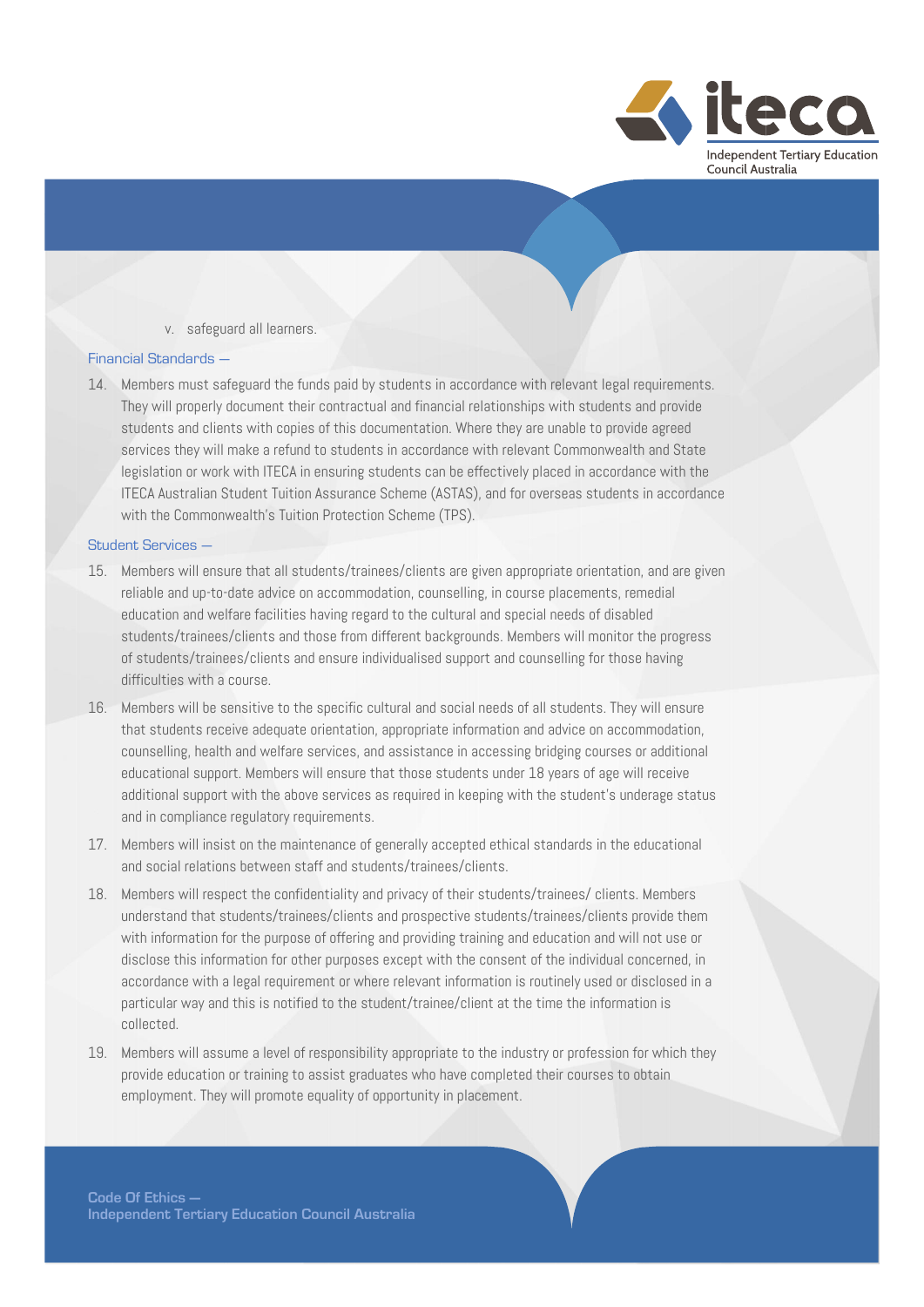

20. Members will provide effective complaint resolution and grievance procedures to deal with students' problems.

# Marketing —

- 21. Members will market their education and training services with integrity and accuracy, avoiding vague and ambiguous descriptions of courses or the qualification or capacities required by students to undertake them. They will not make false or misleading comparisons with other education and training providers. They will not take any action that may damage the reputation of Australian education and training either domestically and internationally.
- 22. Members will assume responsibility for the actions of their appointed agents for marketing services and processing applications for students. They will ensure that their agents and partners maintain standards of behaviour and operation in relation to joint or agency activities that are consistent with this Code.
- 23. Members marketing their services locally will provide accurate information about opportunities for further study and prerequisites for undertaking relevant courses. If appropriate, they will provide Australian students with details of their ASTAS membership.
- 24. Members will ensure that in the recruitment of students they:
	- 24.1 assess a potential student's desire to participate in a course;
	- 24.2 assess a potential student's intention to complete a course;
	- 24.3 assess the potential student's ability to complete the course through entry level assessments and recommend lower level AQF qualifications Certificates II and III for example that are better suited to the student's capability at the time of assessment
	- 24.4 ensure the potential student understands the requirements of the course in accordance with the policies and procedures of ITECA members
	- 24.5 ensure the potential student understands transfer policies;
	- 24.6 ensure the potential student is made aware of, and understands, the costs in relation to prerequisites, course tuition fees, textbook fees and any other charges. This is particularly important where a student is going to access VET FEE HELP or FEE HELP to facilitate meeting the cost of the ITECA member's course; and
	- 24.7 ensure the potential student understands the VET FEE HELP or FEE HELP conditions (including loading rates, interest rates and repayment requirements) where applicable.
- 25. Members will recruit and support students with the express aim of maximising their capacity to complete the qualification`.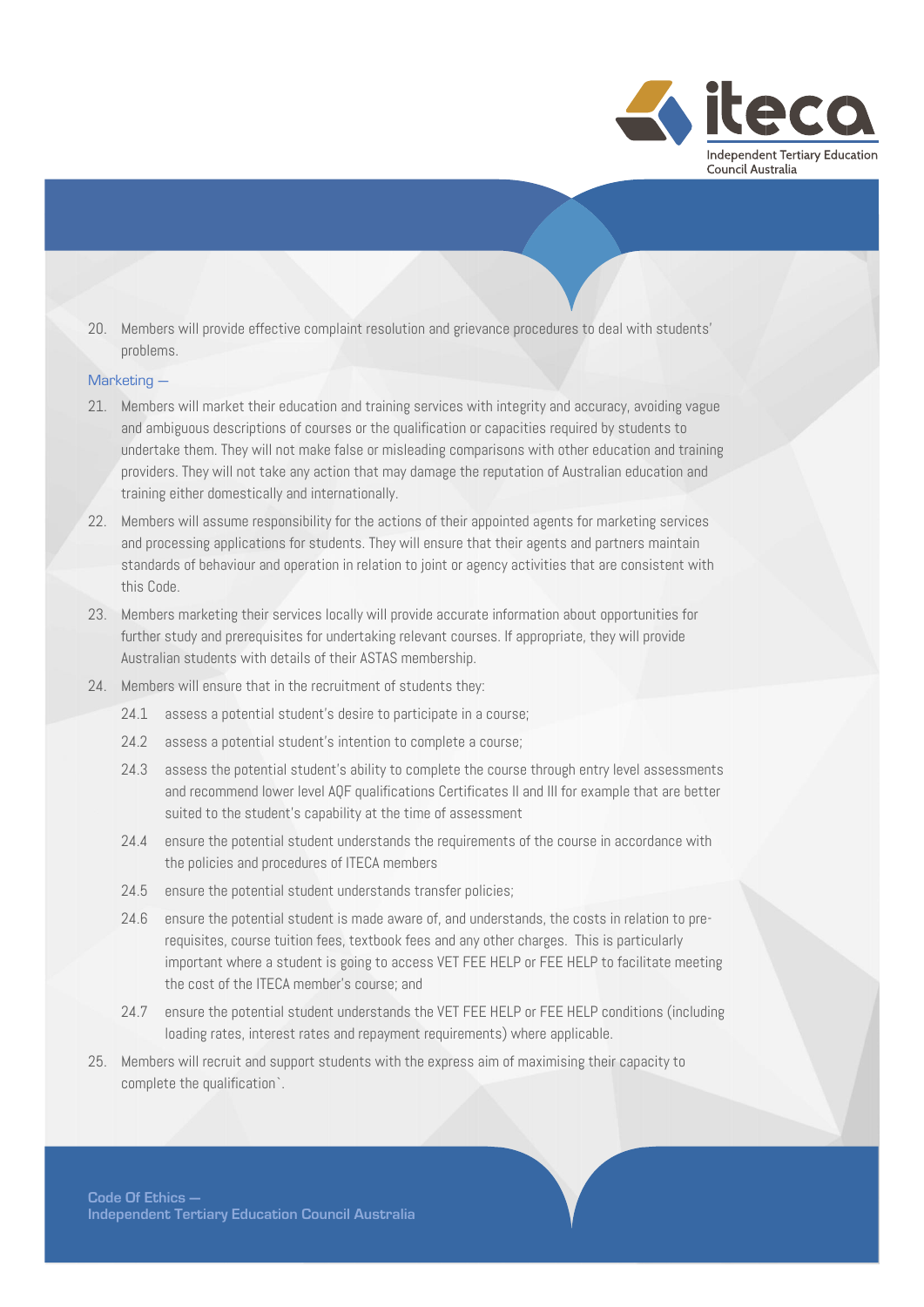

- 26. Members marketing their services overseas will do so in a manner that is consistent with the educational, cultural and regulatory systems of the relevant countries. They will provide accurate information about cost of living, health and welfare, opportunities for further study and language prerequisites for undertaking relevant courses. If appropriate, they will provide overseas students with details of their TPS membership.
- 27. Where international students are applying for English language courses, ITECA expects that its members will provide sound advice regarding courses leading to English language tests, such as TOEFL, IELTS etc. but under no circumstances should providers give any guarantee or misleading information regarding the scores a student might achieve in outcomes of such tests.
- 28. ITECA recognises that for some groups of learners that the use of incentives may support students in taking a decision to enrol in, and complete, a course. Incentives should only be offered if they are embedded into the institution's learning activities and add to the quality of the learning experience.

### Obligations to ITECA and other Council Members —

- 29. Members will conduct their affairs in such a way as to ensure the best interests of ITECA and the Australian private education and training sector; and to ensure the continued high standing of ITECA and its members in Australia and overseas.
- 30. Members will not engage in misleading or deceptive conduct, including but not limited to:
	- 30.1 Making false statements of fact
	- 30.2 Making statements that are factually true but which are capable of inducing students, ITECA or other members into error
	- 30.3 Conduct which misleads or deceives, including conduct that is negligent or reckless and results in misleading or deception
	- 30.4 A failure to disclose facts where there is a reasonable expectation that a member should do so
- 31. Conduct will be taken to be misleading if the member making it cannot show they have reasonable grounds. In these situations, the burden of proof is on the member making the representation to produce evidence to show that they had reasonable grounds.
- 32. Members will not deliberately criticise the services or quality of education or training provided by other members, entice students or trainees from other member colleges or encourage students or trainees enrolled at another college to change colleges.
- 33. Members agree to raise legitimate concerns about other members and about ITECA staff in the complaint and dispute resolution framework provided in this Code and the By-laws. All complaints and concerns will be dealt with confidentially and expeditiously. Any complaints that are deemed by ITECA not to be legitimate or made for nefarious reasons shall be subject to disciplinary review.
- 34. Members will co-operate with fellow members in upholding and enforcing this Code.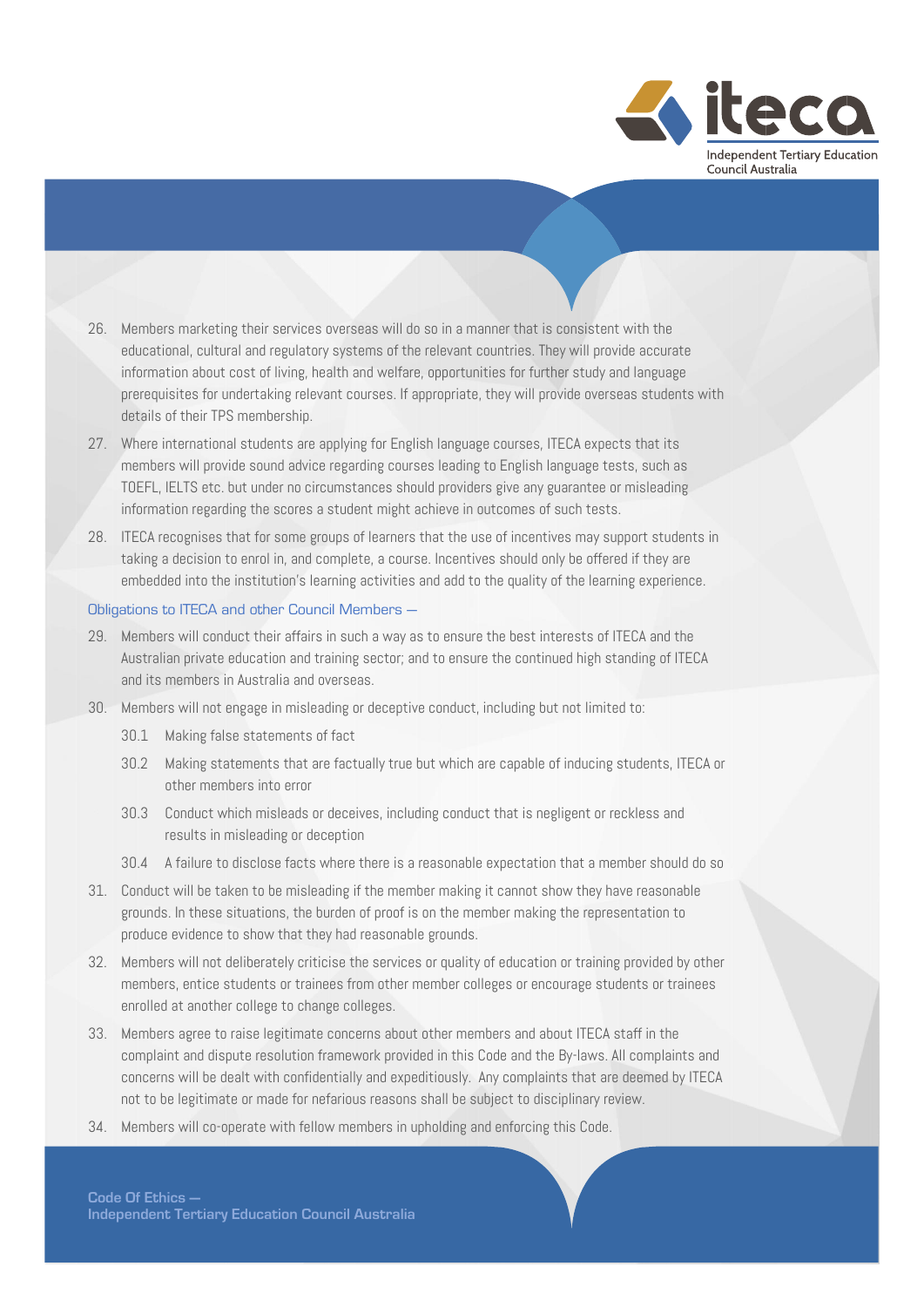

- 35. Where members also have Tuition Assurance Scheme coverage, they have specific obligations in the event of another ITECA member closing their operations and entering provider default. In these circumstances, TAS members are required to take all reasonable measure to accept displaced students where they have similar courses on their scope of registration and are within the same geographic location.
- 36. In the event of another ITECA member entering provider default, other ITECA members are not to accept any inducements to accept students where these are offered by agents, students or other parties and are offered in a manner contrary to the National Code.
- 37. On relinquishing ITECA membership or having their membership terminated, former members will refrain from claiming ITECA membership or the grant of any licence from, or accreditation or recognition by, ITECA.
- 38. Members agree to provide accurate and timely information when requested, in accordance with the ITECA By-laws and/or Constitution. Members must also notify ITECA within 48 hours if regulatory sanctions or conditions are placed on the organisation's registration by a national or State regulatory body.

#### Complaints —

- 39. Members will adopt clearly defined procedures for dealing with complaints that involve alleged breaches of this Code or any internal code. They will ensure that students and clients are made aware of these procedures and, where a complaint is not able to be resolved internally, there are other avenues available to them to resolve it. Members will ensure that students or clients are not penalised or victimised for pursuing a complaint in good faith.
- 40. Complaints relating to an alleged breach of a provision of this Code may be made to the ITECA designated officer or to a member of the ITECA Board by a student, staff member or client of a member, or by a member other than a member to whom the complaint relates, or to an ITECA staff member.

#### Sanctions —

41. Complaints to ITECA about a breach of the Code by a member will be dealt with in accordance with the Constitution and By-laws. Members recognise that it is their responsibility to be informed about the impact that a failure to uphold the requirements of this Code of Ethics may affect them and their business. Failure to act in accordance with the Code of Ethics may result in their membership of ITECA being terminated. Depending on the nature of their business and of their ITECA membership, termination of membership may include termination of membership of an ITECA Tuition Assurance Scheme, and may have a negative impact on their business operations, including the potential withdrawal of approval by government and regulatory bodies for members to offer courses to Australian or overseas students and the cancellation of their registration as approved providers.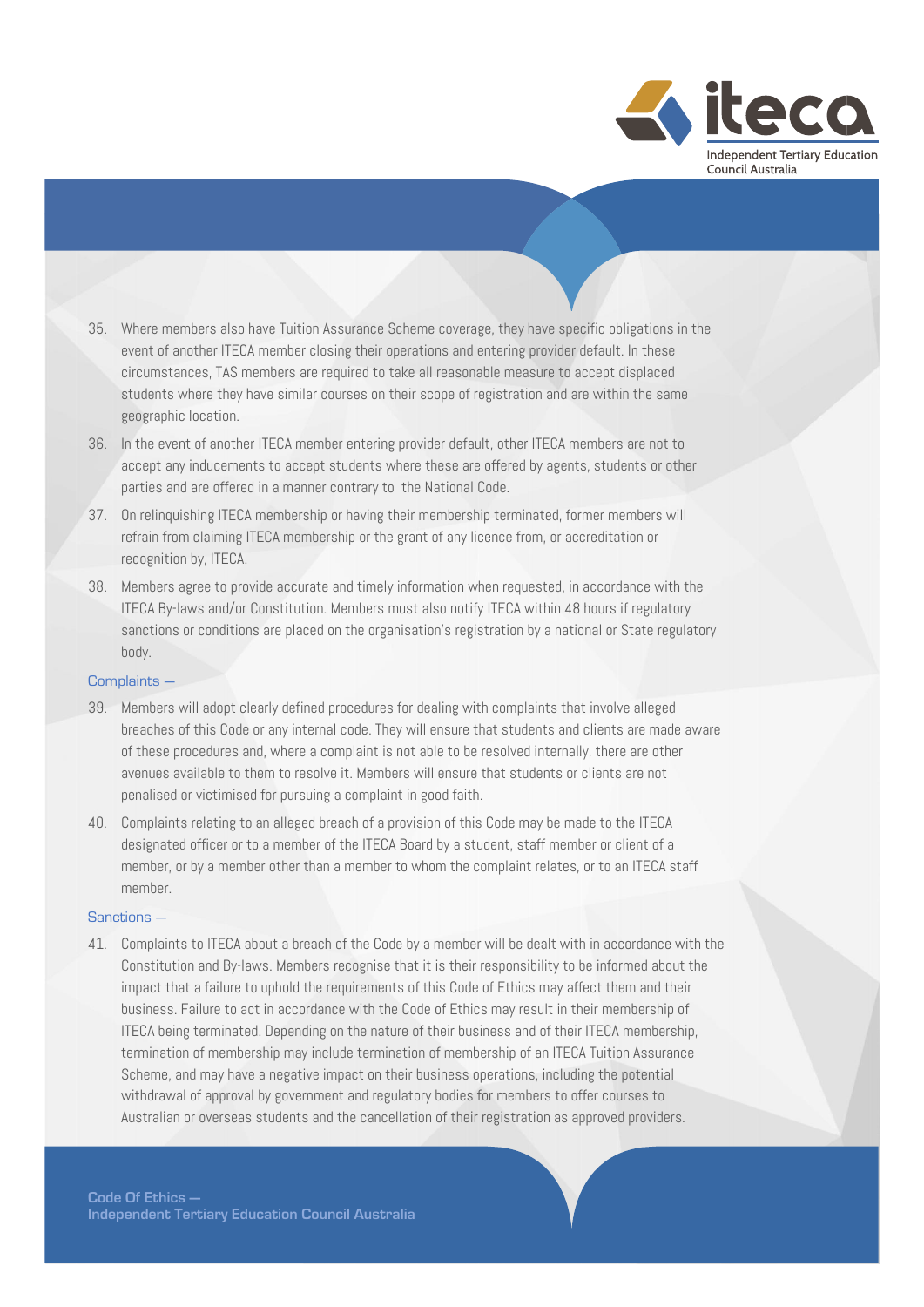

#### Publicity —

- 42. Members will publicise the fact that they adhere to a Code which defines their obligations to students, the public and to other providers of education and training services and will have copies of this Code or an equivalent internal Code available for inspection by students and other clients who ask to inspect it.
- 43. Members will publish the ITECA logo on their website and marketing material, to emphasise they are an ITECA endorsed quality member.

#### Monitoring and Review —

- 44. The ITECA designated officer will report to the Board every six months on
	- 44.1 the operation of the Code,
	- 44.2 measures taken to promote awareness of the Code,
	- 44.3 any legislative or official policy developments relating to prudential or ethical standards affecting the Code, and
	- 44.4 any issues, which they believe, the Code fails to address.

On receipt of this report the Board will review the Code and consider any amendment of the Code or any other action required to address issues raised in the report.

Approved – February 2015 (Reprinted June 2019)